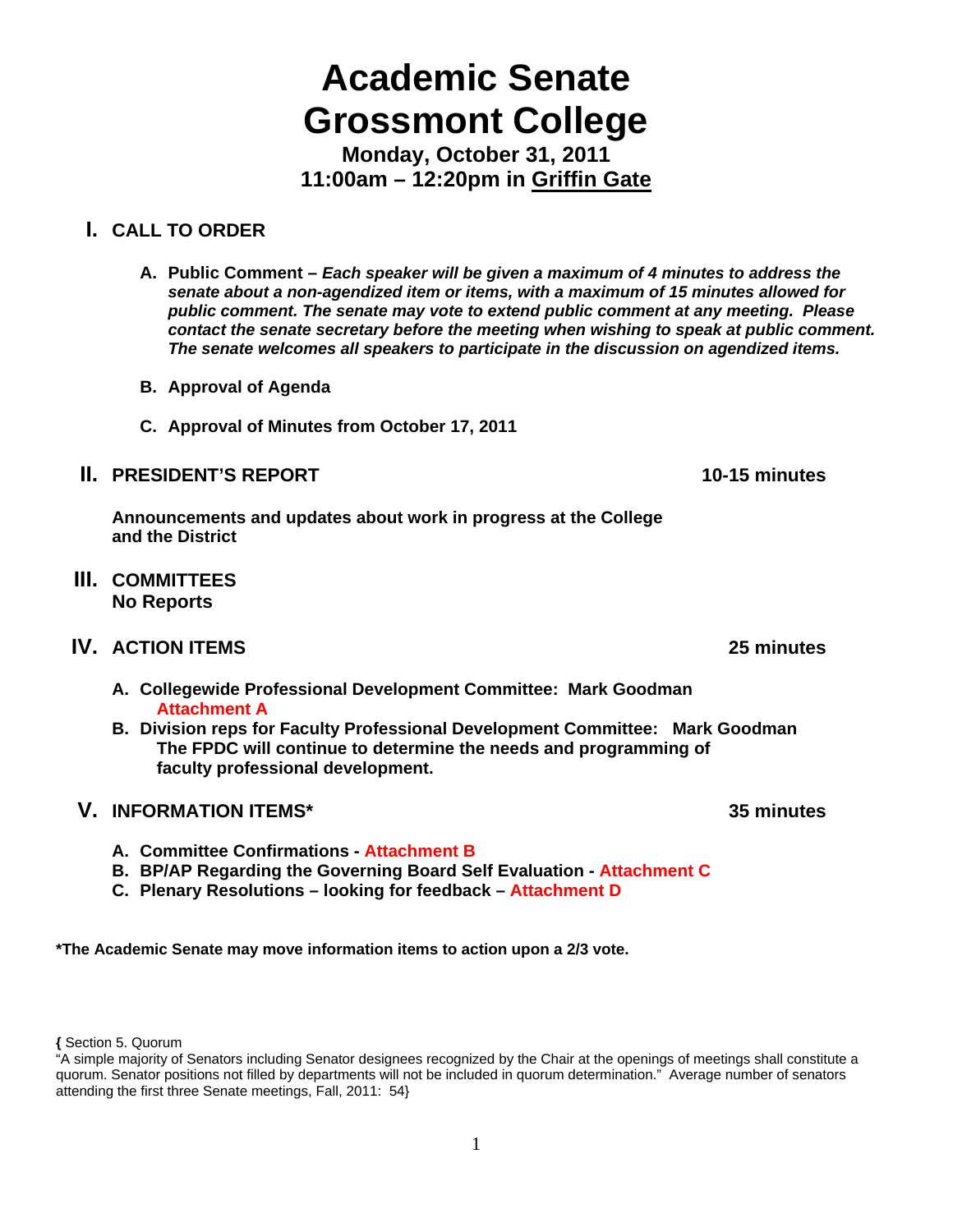#### **Attachment A (10/31/2011)**

#### **Professional Development Discussions Spring 2011**

The College-wide Professional Development Committee was augmented with additional taskforce members. The members represented faculty, staff and administrators involved in the Council of Chairs, CATL, Faculty Professional Development, SLOs, Instruction, and Classified Senate.

The team identified institutions across the nation that had year-round, exceptional professional development available on campus to employees. The group identified 25 colleges in CA and across the nation to initially review website information and subsequently with follow-up telephone interviews and sharing of resources. The team identified best practices in: Structure, offerings, annual calendar of events, incentives, automated registration and reporting, governance and the like. The team then made specific recommendations based upon discussions of the group, with the faculty professional development committee, academic senate President and classified staff Vice President.

The following recommendations were agreed upon:

- 1. The College-wide Professional Development Committee (CPDC) will continue to support, develop and provide activities and events that fulfill the development needs of all constituent groups. CPDC relies on each constituent group to determine their needs and programming.
- 2. The Faculty Professional Development (FPD) Group will continue to plan and provide for faculty professional development opportunities in collaboration with the CPDC.
- 3. The Academic Senate will discuss aligning the FPD committee with other senate committees in appointing membership based on divisional representation. These divisional reps will participate in the CPDC as faculty members to strengthen and more closely align the work of these two committees. This will also enable the processing of paperwork to the state in a manner that is compliant with state guidelines.
- 4. The CPDC will discuss increasing classified staff membership on the committee by one additional member so as to align representation with the three structural areas of the college. The position of supervisor will be reduced to one rather than two. The administrative members of the committee will have a strong understanding of and advocacy for professional development for all constituent groups including administrators.
- 5. The CPDC will allocate resources such that all constituent groups may have opportunities for robust professional development. The faculty allocation for flex week will be based upon a review of the four year history of spending on flex week (2007-2011). That review revealed the highest amount spent on Flex week to date was \$5600. FPDC are encouraged to use this entire amount for flex week, however, they may use any leftover funds for other professional development, consistent with college/district policies and in communication with appropriate administrators.
- 6. Based upon funding availability and need, access to additional funds for each constituent group may be available through CPDC to apply toward highly relevant, job-related, discipline-specific opportunities (e.g., workshops, conferences, FIGS, etc). Each constituent group will develop a work group/committee that will advance the needs of that constituent group in concert with the CPDC. The CPDC relies on each constituent group to determine the needs and programming for their professional development.
- 7. A pilot position staffed by a tenured faculty member will coordinate the wide array of professional development offerings for the CPDC. The coordinator will be assisted by an administrative assistant to facilitate the logistics. The coordinator will be a faculty member on full release for the academic year and with a summer stipend to enable year-round planning and implementation.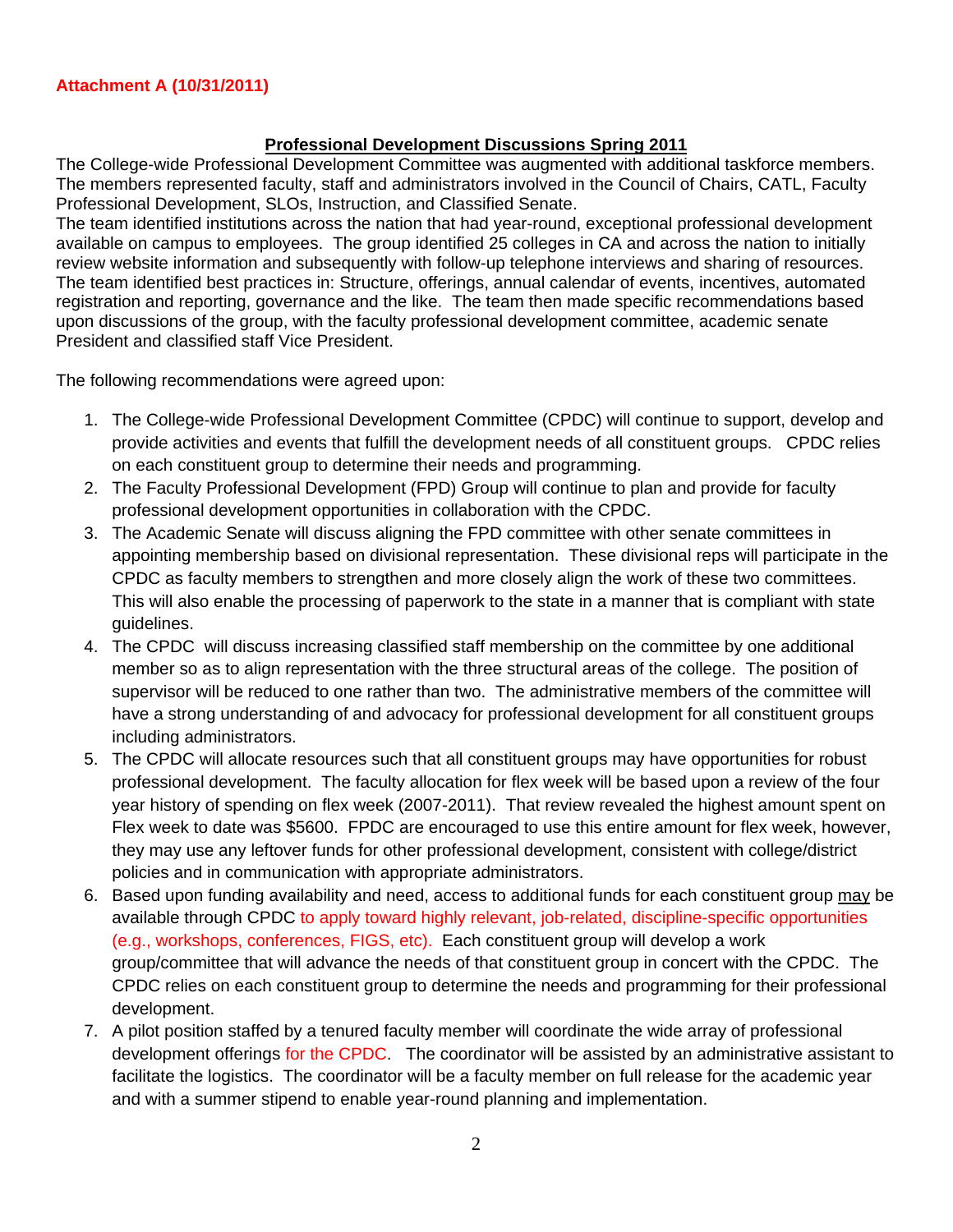- 8. The current funding for release time associated with professional development and other funds will be utilized to implement the structure, above.
- 9. After a one-year pilot period, the effectiveness of the structure and positions will be examined and improved utilizing evaluative methods and constituent feedback. A consultation process with CPDC and its three constituent groups of faculty, staff and administrators will determine any changes needed to the structure or operation.
- 10. After full discussion by collegial consultation bodies, academic and classified senates, the spring will be used as a transition period with the coordinator and assistant beginning their work in spring 2012. At that time, the efforts of CATL will be carried out through the new structure and professional development will be governed collaboratively by CPDC, FPD and work groups focused on providing exceptional professional development at GC year-round for all employees.